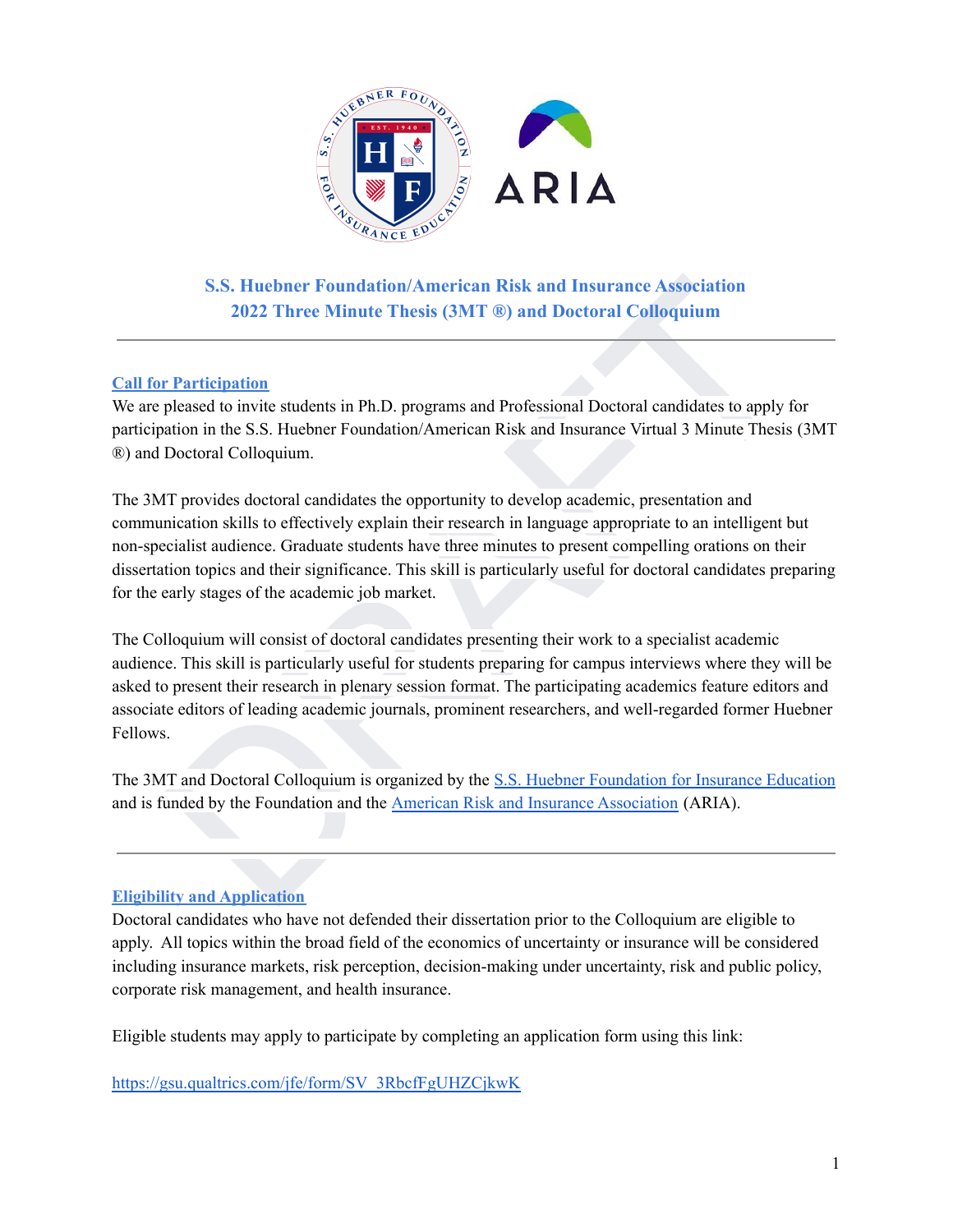## **Competition Guidance and Timeline**

This year, the Foundation is hosting the 3MT virtually from May 16, 2022 to June 12, 2022, and the Colloquium in person on July 31, 2022, the first day of ARIA's annual meeting in Long Beach, CA. All 3MT participants will be invited to participate in an informational workshop to assist with their 3MT preparations and submissions. Four 3MT finalists will be invited to participate in the Doctoral Colloquium and will be provided 1-1 coaching before they present their research in the Colloquium.

### *Competition Timeline*

| <b>Competition Timeline</b>                                                                                                    |                                                                                                                                                                                                                                                                                                                                                                                                                       |
|--------------------------------------------------------------------------------------------------------------------------------|-----------------------------------------------------------------------------------------------------------------------------------------------------------------------------------------------------------------------------------------------------------------------------------------------------------------------------------------------------------------------------------------------------------------------|
| Call for participation release                                                                                                 | April 18, 2022                                                                                                                                                                                                                                                                                                                                                                                                        |
| 3MT video preparation virtual workshop                                                                                         | May 18, 2022 at 2:00 pm EST                                                                                                                                                                                                                                                                                                                                                                                           |
| 3MT video application deadline                                                                                                 | June 1, 2022                                                                                                                                                                                                                                                                                                                                                                                                          |
| 3MT video submission deadline                                                                                                  | June 12, 2022                                                                                                                                                                                                                                                                                                                                                                                                         |
| 3MT decisions announced                                                                                                        | June 30, 2022                                                                                                                                                                                                                                                                                                                                                                                                         |
| Coaching sessions for 3MT 4 finalists                                                                                          | Week of July 11, 2022                                                                                                                                                                                                                                                                                                                                                                                                 |
| Doctoral Colloquium for the finalists                                                                                          | July 31, 2022 @ 1:00 pm ARIA's Annual Meeting                                                                                                                                                                                                                                                                                                                                                                         |
| <b>Awards</b><br>presentation during the conference and also a 45 minute presentation during the colloquium.<br>academic year. | The S.S. Huebner Foundation and ARIA will award the four finalists of the 3MT a stipend towards their<br>trip expenses to the ARIA Annual Conference in Long Beach, CA. Finalists will deliver their 3MT<br>Additionally, the Foundation will feature competition finalists on the S.S. Huebner Foundation for<br>Insurance Education webpage and newsletters during the course of the competition and throughout the |
|                                                                                                                                |                                                                                                                                                                                                                                                                                                                                                                                                                       |
| <b>Format - 3MT</b>                                                                                                            |                                                                                                                                                                                                                                                                                                                                                                                                                       |
|                                                                                                                                | The Three Minute Thesis (3MT ®) competition celebrates the exciting research conducted by Doctor of                                                                                                                                                                                                                                                                                                                   |

### **Awards**

### **Format - 3MT**

The Three Minute Thesis (3MT ®) competition celebrates the exciting research conducted by Doctor of Philosophy (PhD) students and by those earning Professional Doctorates. Developed by The University of Queensland (UQ), 3MT cultivates students' academic, presentation, and research communication skills. The competition supports their capacity to effectively explain their research in three minutes, in a language appropriate to a non-specialist audience.

The S.S. Huebner Foundation/ARIA 3MT ® begins with interested candidates submitting an application and attending an "orientation" meeting to receive guidance regarding the creation, recording and submission of their 3MT presentation. The orientation will be held on May 18 at 2:00 pm EST and will be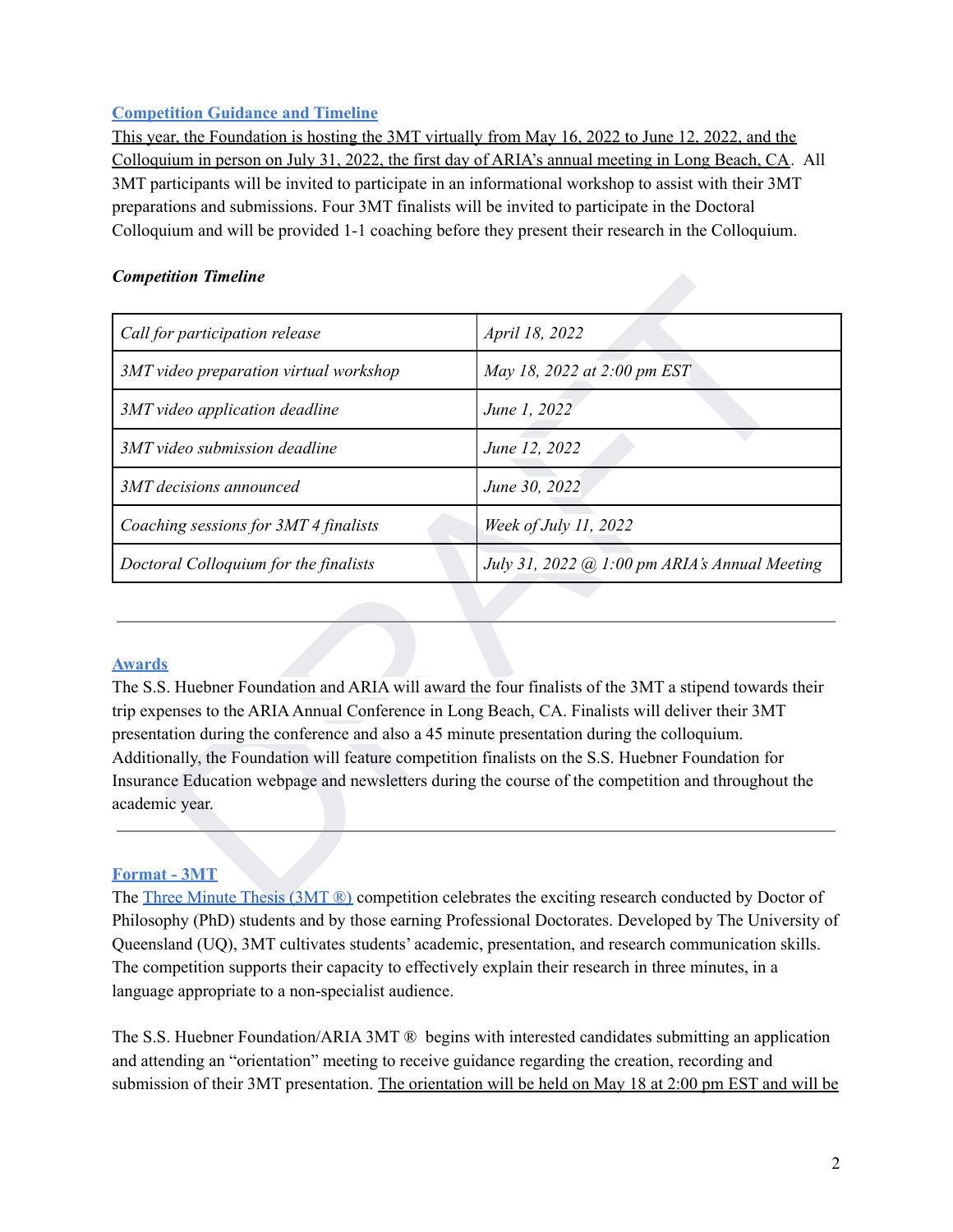recorded so participants around the world can easily attend regardless of time zone. Participants must submit their 3MT video by June 12, 2022 for initial review by the Foundation's judges.

Our judges will review the video submissions and announce the 4 finalists of the 3MT competition on June 30, 2022. Finalists will be notified by email.

## **Format - Doctoral Colloquium**

The Doctoral Colloquium consists of student presentations of their work in plenary session format. Each presentation will last 45 minutes, with 15 minutes for question and answer. The Colloquium supports community-building by connecting beginning and advanced researchers and provides a forum for doctoral candidates to practice presenting their research in an informed, rigorous yet supportive environment that allows students to receive feedback they can incorporate into their research and their presentations moving forward.

All invitees will be provided a virtual coaching session before the Colloquium. These 1-1 coaching sessions will be individualized to each participant and include both a speech coach and a research scholar. The coaching sessions will be scheduled between July 11 - July 15, 2022.

ation will last 45 minutes, with 15 minutes for question and answer. The Colloquium supports<br>inty-building by connecting beginning and advanced researchers and provides a forum for doctoral<br>these to practice presenting the The Doctoral Colloquium will be held in person on July 31, 2022 at the ARIAAnnual Meeting being held in Long Beach, CA. Participants will include the four finalists and distinguished scholars and industry executives. The event will be organized such that the finalists will present their research in plenary session format to the executive/scholar panel. We will also invite ARIA members and Huebner Fellows attending the conference and who have an interest in risk and insurance research to participate as audience members.

All finalists who participate will receive a plaque following the Colloquium recognizing their participation as Huebner Doctoral Colloquium Fellow. The four finalists will also be invited to a session at the ARIA Annual Meeting where they give the three minute version of their presentation to a live audience. Doing so will give the colloquium fellows the opportunity to present the elevator version of their presentation where they can receive live feedback from a diverse set of commentators.

# **Judging Panel**

The 3MT presentation judges and Doctoral Colloquium panelists will be academics and corporate executives affiliated with the S.S. Huebner Foundation for Insurance Education and ARIA.

- Robert [Henrikson](https://en.wikipedia.org/wiki/C._Robert_Henrikson) Chair, Huebner Board; Retired President & CEO, MetLife (TBC)
- Jim [Moore,](https://www.linkedin.com/in/jim-moore-65972b5/) Huebner Fellow (1998), Huebner Board Member; President, Avalana Advisors (TBC)
- [Richard](https://robinson.gsu.edu/profile/richard-d-phillips/) Phillips, Huebner Fellow (1994), Huebner Board Member; Dean of Robinson College, Georgia State University
- Other panelists TBC